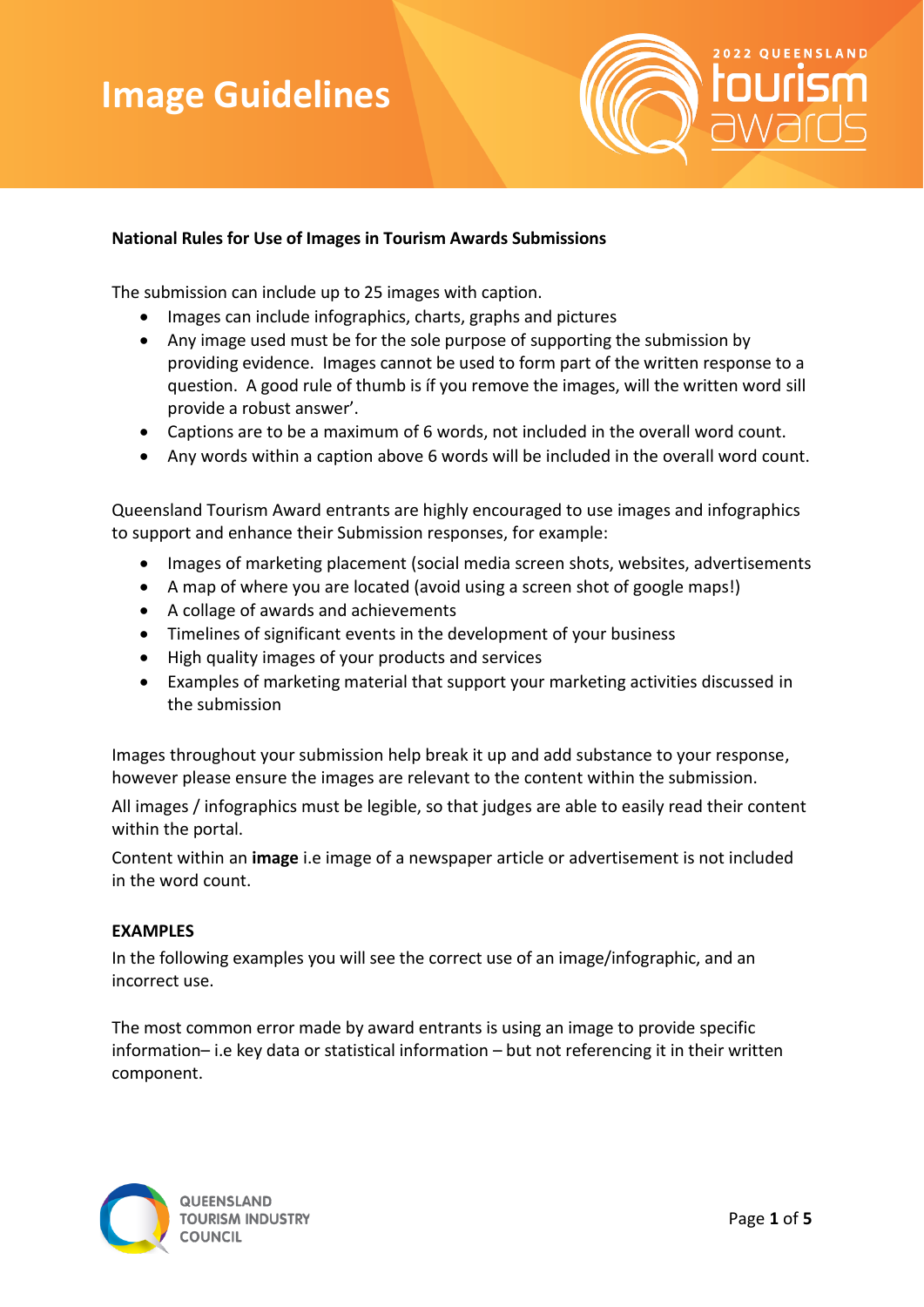

## **An image is there to support the submission, not form part of the written component.**

Best practice is to consider the following:

If you were to remove all images, will the judge still be provided with all relevant information to be able to award the maximum score?

If the answer is no, then you need to consider whether you have used the images correctly.

If the answer is yes, then it is likely that your use of images is correct.

Please note, the following examples are fictional, they have been created for the sole purpose of demonstrating the correct use of images.

### **Example 1**

In the following example, the business is discussing their target markets.

In the correct example they have placed the details of their target market into a table, including the percentage share of that market. They have then used a pie chart to simply display this information giving the judge an easy visual of their target market.

In the incorrect example they have placed all information into an infographic. This would mean that the content itself would not be counted towards their overall wordcount, yet it is content that should be. The use of the infographic in this case is not fitting with the submission rules.

| <b>Target Market</b>      |                                                   |
|---------------------------|---------------------------------------------------|
| Domestic $-$              | They are looking for authentic experiences where  |
| <b>Discoverers</b>        | they want to escape the daily grind.              |
|                           | They are within the higher socio economic group.  |
|                           | They are aged between 30-45.                      |
|                           | They hold a 55% share in our target markets.      |
| Domestic-                 | They are looking for an experience to reward      |
| Aspirational              | themselves with. They want a strong value         |
|                           | proposition and are aged between 35-50.           |
|                           | They hold a 30% share in our target markets.      |
| International-            | Looking for an experience to challenge themselves |
| <b>Experience Seekers</b> | which is authentic.                               |
|                           | Aged 28-40 from Northern European countries.      |
|                           | They make up 15% of our target market.            |

## **Correct Example 1**

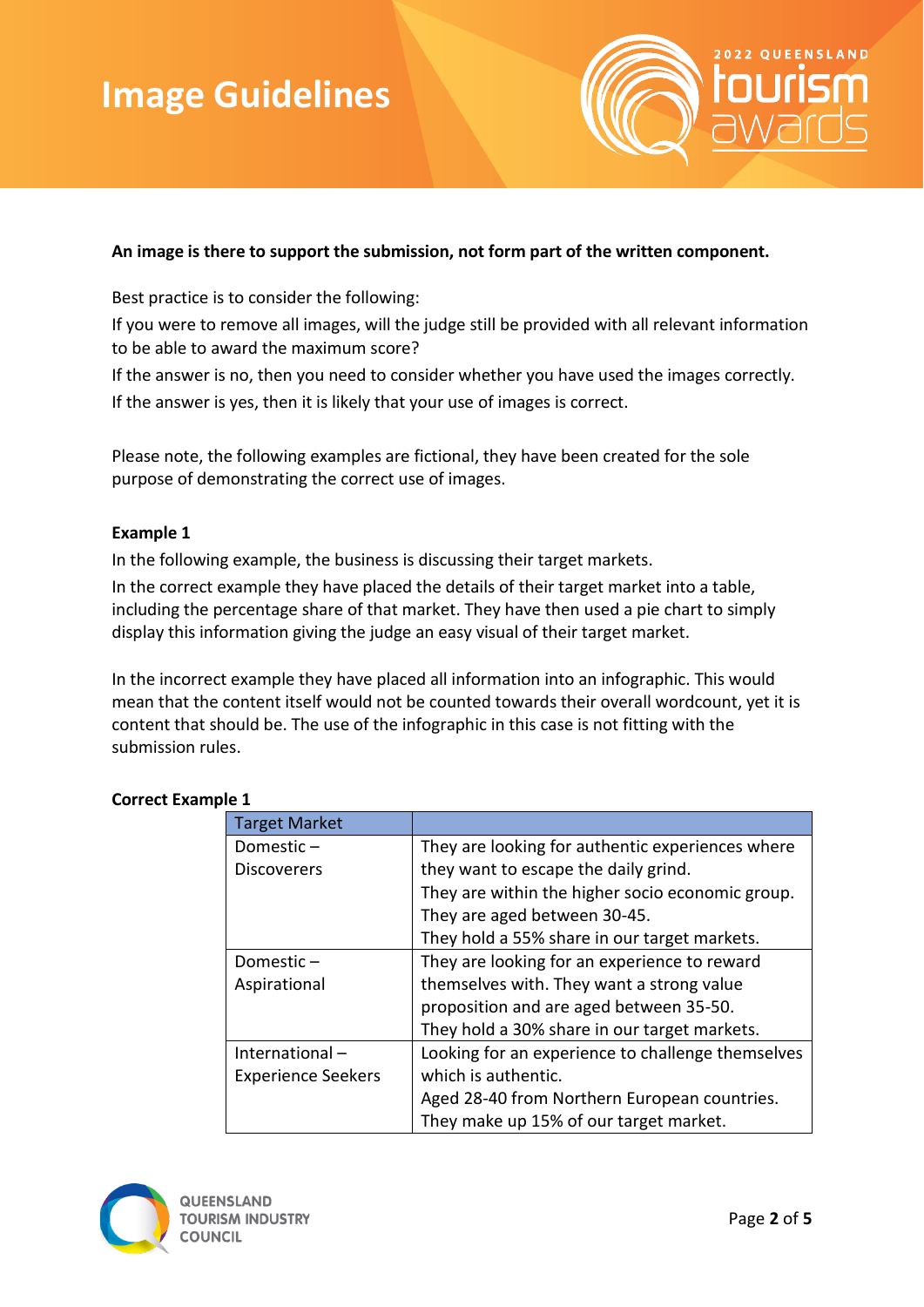

Our target markets are broken down into three main segments:

The following chart demonstrates the overall breakdown of our target market:



### **Incorrect Example 1**

Our target markets are broken down into three main segments:



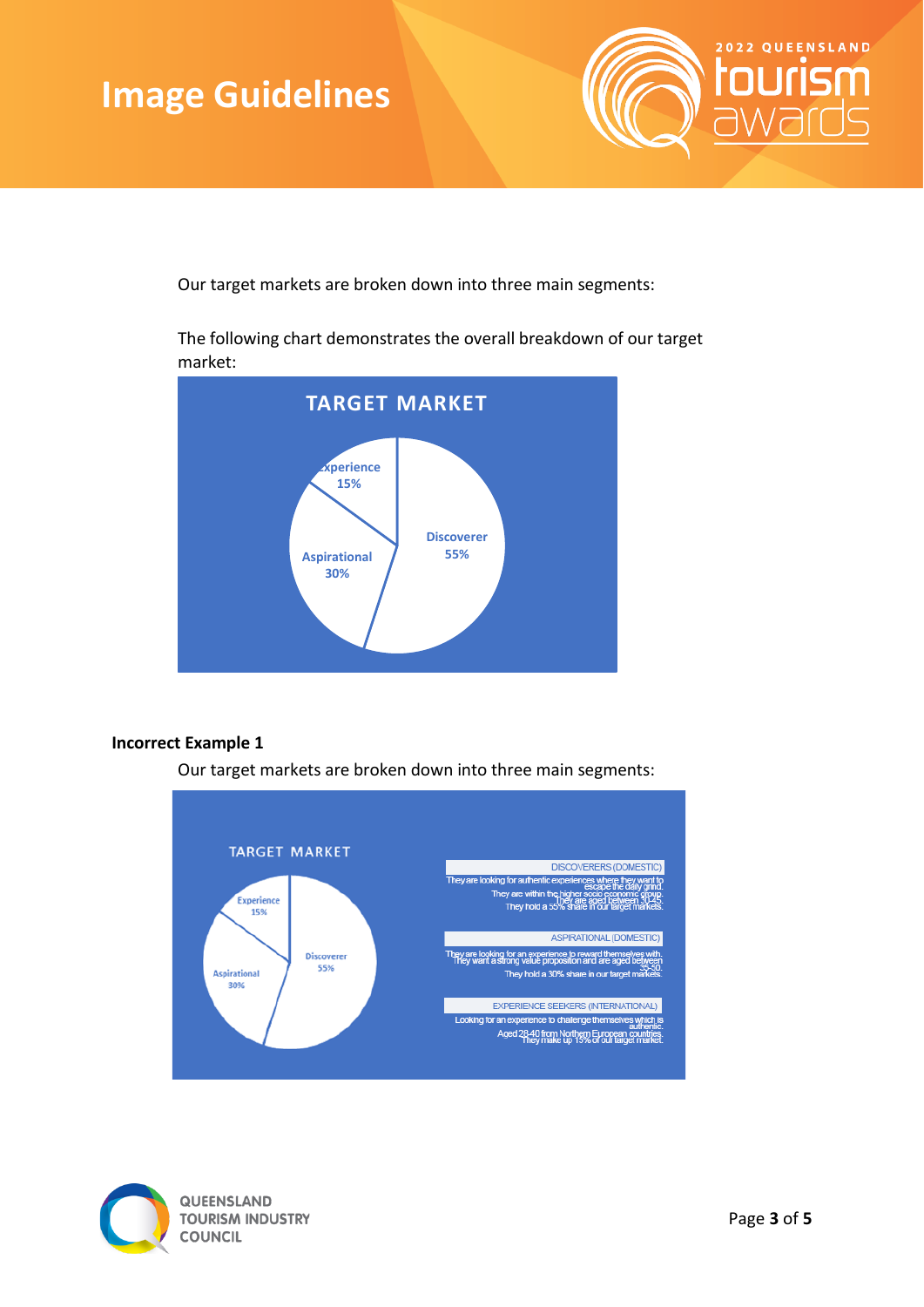

## **Example 2**

In the correct example the business demonstrates their approach to sustainability via a table and then uses an image to demonstrate where this information is available within their business for customers and staff to see.

In the incorrect example they put all of the content of their sustainability approach into an infographic, which again, would mean that the content itself would not be counted towards their overall wordcount, yet it is content that should be. The use of the infographic in this case is not fitting with the submission rules.

### **Correct Example**

We have a 4-pliiar approach to sustainability which underpins all work practices to support our business working in a sustainable manner. These four pillars are:

| Leadership           | Educate our workforce<br>Attract talent and management<br>that supports sustainable practices |
|----------------------|-----------------------------------------------------------------------------------------------|
|                      | Employee development programs<br>that upskill our workforce                                   |
| Accountability       | Benchmark and report our<br>progress to staff and customers                                   |
|                      | Be transparent with what we are<br>doing, and what we hope to<br>achieve                      |
| Innovation           | Continuously review and develop<br>programs                                                   |
|                      | Staff incentive programs that<br>encourage innovated initiatives                              |
| <b>Inclusiveness</b> | Encourage customers in the<br>uptake of our sustainable<br>initiatives                        |
|                      | Work with the local communicate<br>to engage and garner support                               |

We have these four pillars displayed throughout our organisation including on our website, in staff common areas, in guest folders and in our reception area.